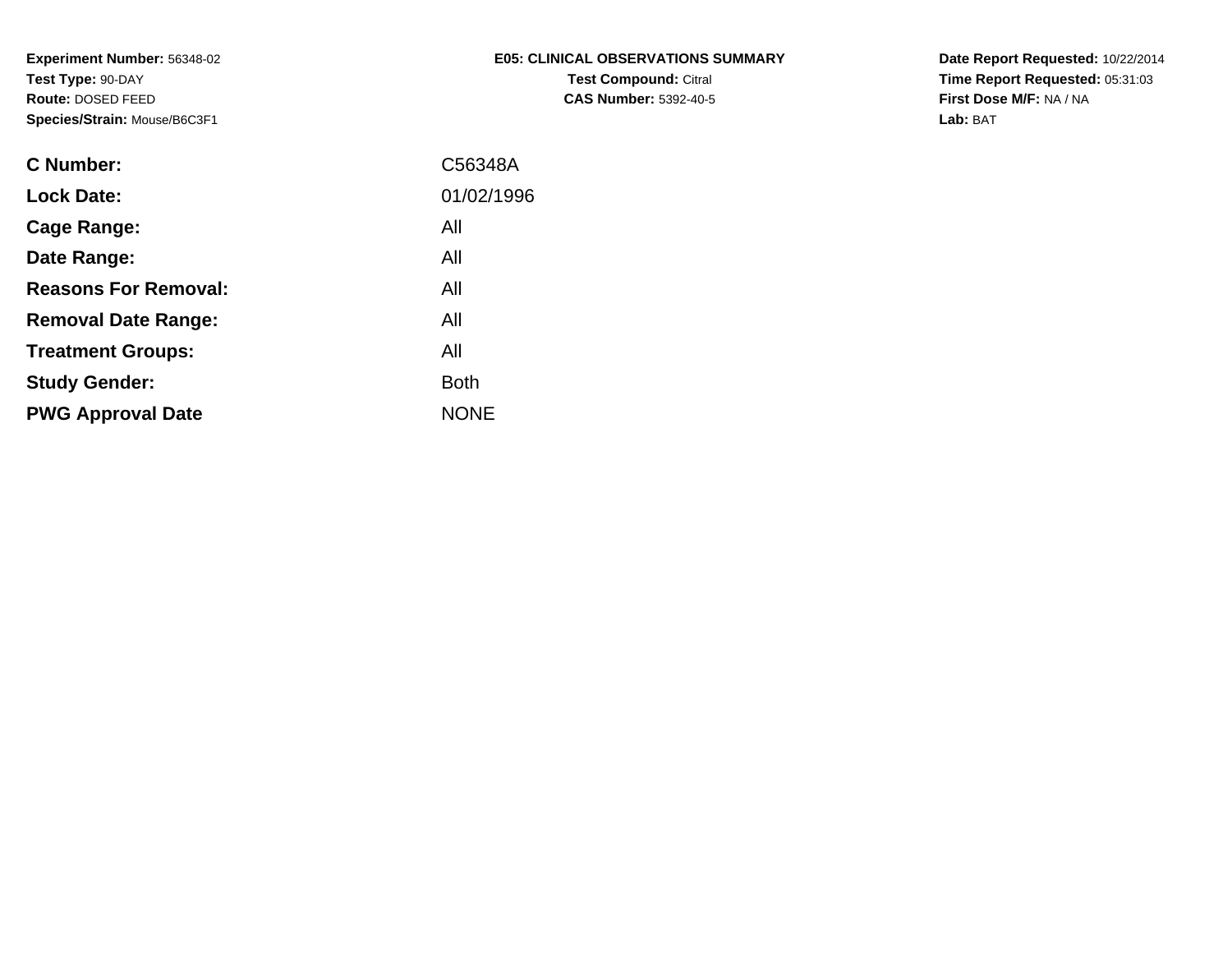#### **E05: CLINICAL OBSERVATIONS SUMMARYTest Compound:** Citral **CAS Number:** 5392-40-5

**Date Report Requested:** 10/22/2014**Time Report Requested:** 05:31:03**First Dose M/F:** NA / NA**Lab:** BAT

**SEX :MALE WEEK: 14**

| <b>OBSERVATIONS</b> | UNTREAT CONTROL |               | <b>VEHICLE CONTROL</b> |        | 3900 PPM        |        | <b>7800 PPM</b> |               |
|---------------------|-----------------|---------------|------------------------|--------|-----------------|--------|-----------------|---------------|
|                     | <b>CURRENT*</b> | TOTAL+        | <b>CURRENT*</b>        | TOTAL+ | <b>CURRENT*</b> | TOTAL+ | <b>CURRENT*</b> | TOTAL+        |
| Lethargic           | 0/0             | 0/10          | 0/0                    | 0/10   | 0/0             | 0/10   | 0/0             | 0/10          |
| <b>Thin</b>         | 0/0             | 2/10<br>DAY 8 | 0/0                    | 0/10   | 0/0             | 0/10   | 0/0             | 2/10<br>DAY 8 |

\* ANIMALS WITH OBSERVATION IN CURRENT PERIOD / TOTAL ANIMALS OBSERVED IN CURRENT PERIOD (WITHIN 7 DAYS OF RUN DATE)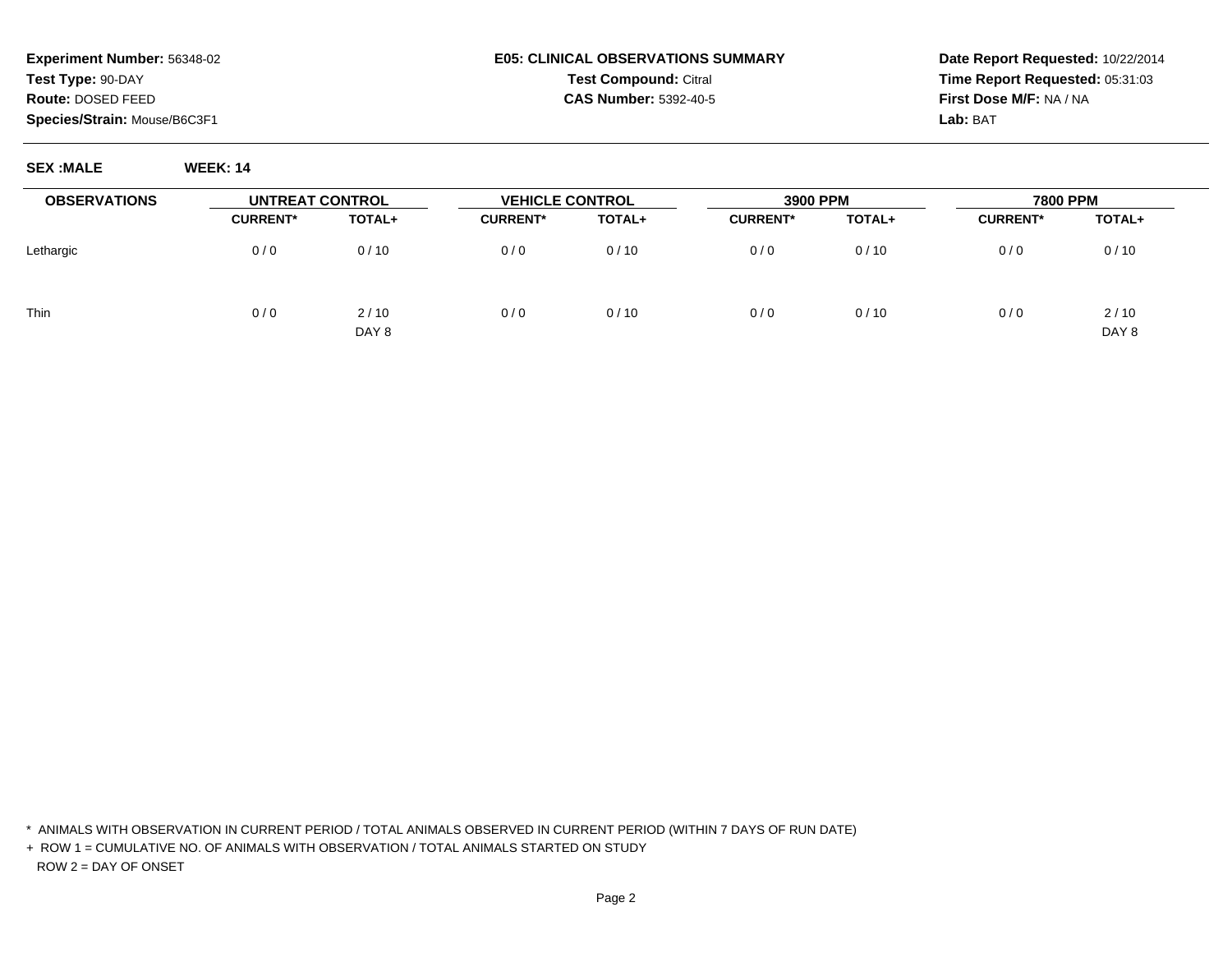# **E05: CLINICAL OBSERVATIONS SUMMARYTest Compound:** Citral **CAS Number:** 5392-40-5

**Date Report Requested:** 10/22/2014**Time Report Requested:** 05:31:03**First Dose M/F:** NA / NA**Lab:** BAT

**SEX :MALE WEEK: 14**

| <b>OBSERVATIONS</b> | 15600           | <b>PPM</b>     | <b>PPM</b><br>31300 |                          |  |
|---------------------|-----------------|----------------|---------------------|--------------------------|--|
|                     | <b>CURRENT*</b> | TOTAL+         | <b>CURRENT*</b>     | TOTAL+                   |  |
| Lethargic           | 0/0             | 0/10           | 0/0                 | 2/10<br>DAY <sub>8</sub> |  |
| Thin                | 0/0             | 10/10<br>DAY 8 | 0/0                 | 10/10<br>DAY 8           |  |

\* ANIMALS WITH OBSERVATION IN CURRENT PERIOD / TOTAL ANIMALS OBSERVED IN CURRENT PERIOD (WITHIN 7 DAYS OF RUN DATE)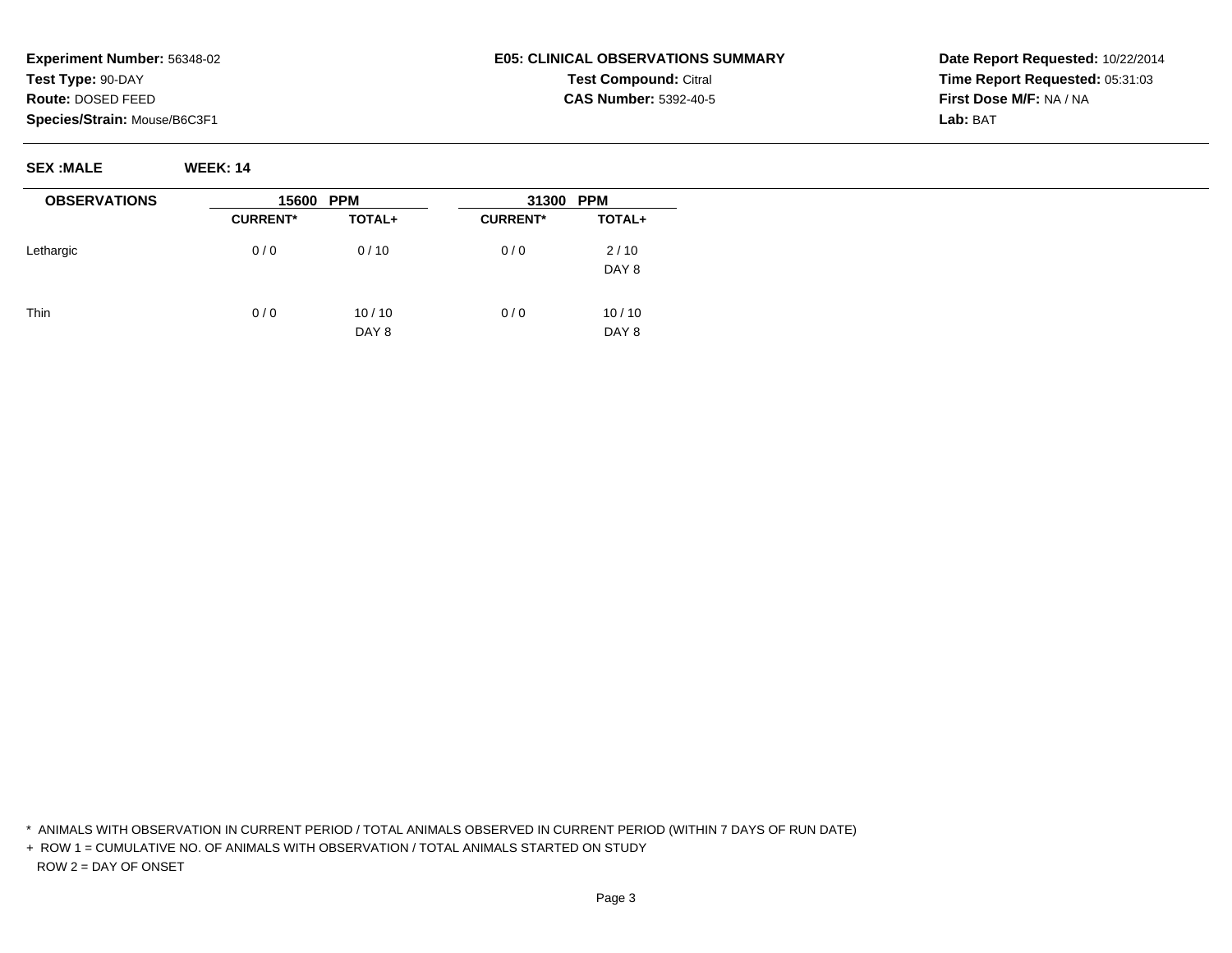**E05: CLINICAL OBSERVATIONS SUMMARYTest Compound:** Citral **CAS Number:** 5392-40-5

\*\*\*END OF MALE DATA\*\*\*

**Date Report Requested:** 10/22/2014**Time Report Requested:** 05:31:03**First Dose M/F:** NA / NA**Lab:** BAT

\* ANIMALS WITH OBSERVATION IN CURRENT PERIOD / TOTAL ANIMALS OBSERVED IN CURRENT PERIOD (WITHIN 7 DAYS OF RUN DATE)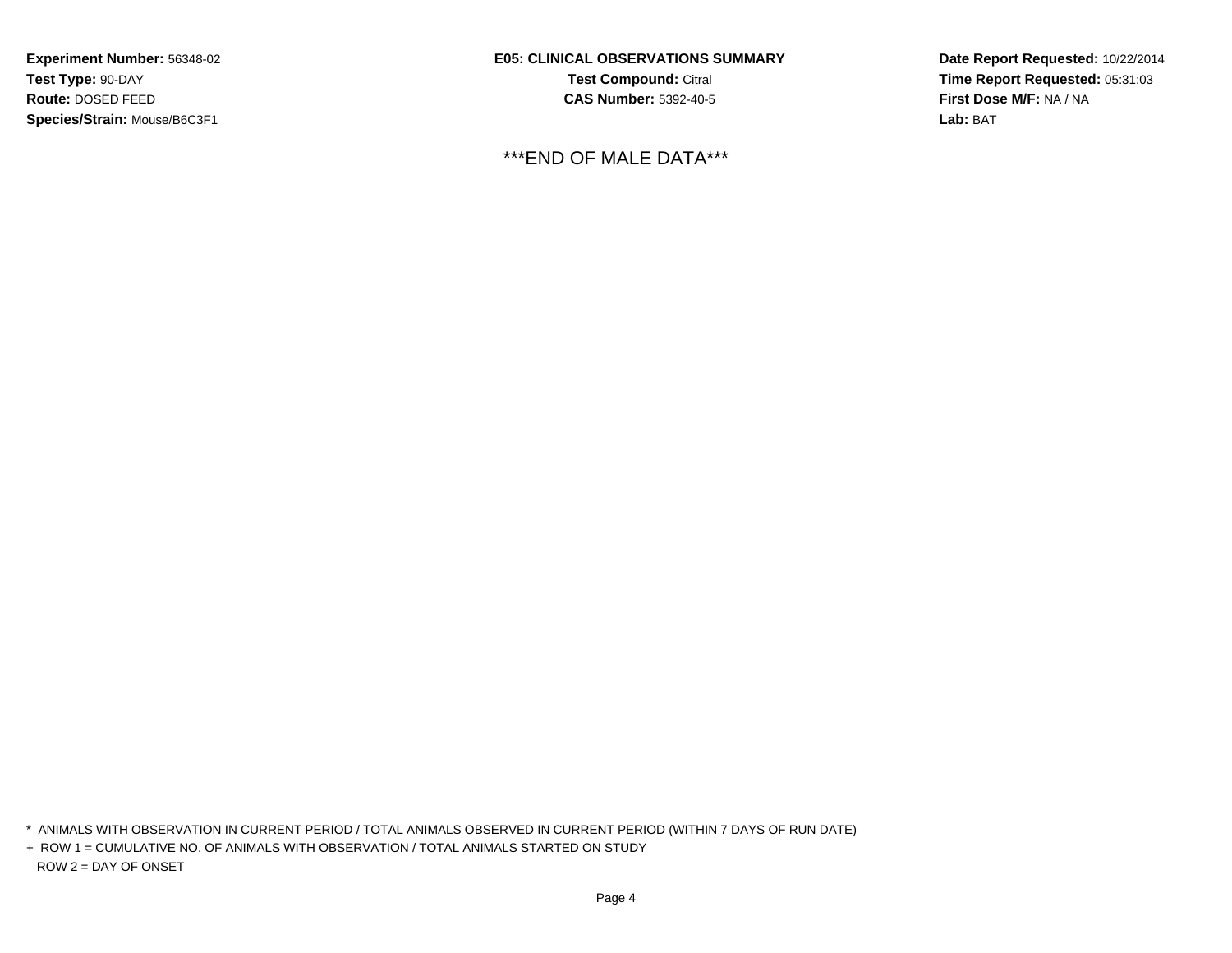# **E05: CLINICAL OBSERVATIONS SUMMARYTest Compound:** Citral **CAS Number:** 5392-40-5

**Date Report Requested:** 10/22/2014**Time Report Requested:** 05:31:03**First Dose M/F:** NA / NA**Lab:** BAT

| <b>SEX:FEMALE</b> | <b>WEEK: 14</b> |  |
|-------------------|-----------------|--|
|                   |                 |  |

| <b>OBSERVATIONS</b> | UNTREAT CONTROL |        | <b>VEHICLE CONTROL</b> |               | 3900 PPM       |        | 7800 PPM        |        |
|---------------------|-----------------|--------|------------------------|---------------|----------------|--------|-----------------|--------|
|                     | <b>CURRENT*</b> | TOTAL+ | <b>CURRENT*</b>        | <b>TOTAL+</b> | $\sf{CURRENT}$ | TOTAL+ | <b>CURRENT*</b> | TOTAL+ |
| Thin                | 0/6             | 0/10   | 0/0                    | /10           | 0 / C          |        | 0 / C           | 0/10   |

\* ANIMALS WITH OBSERVATION IN CURRENT PERIOD / TOTAL ANIMALS OBSERVED IN CURRENT PERIOD (WITHIN 7 DAYS OF RUN DATE)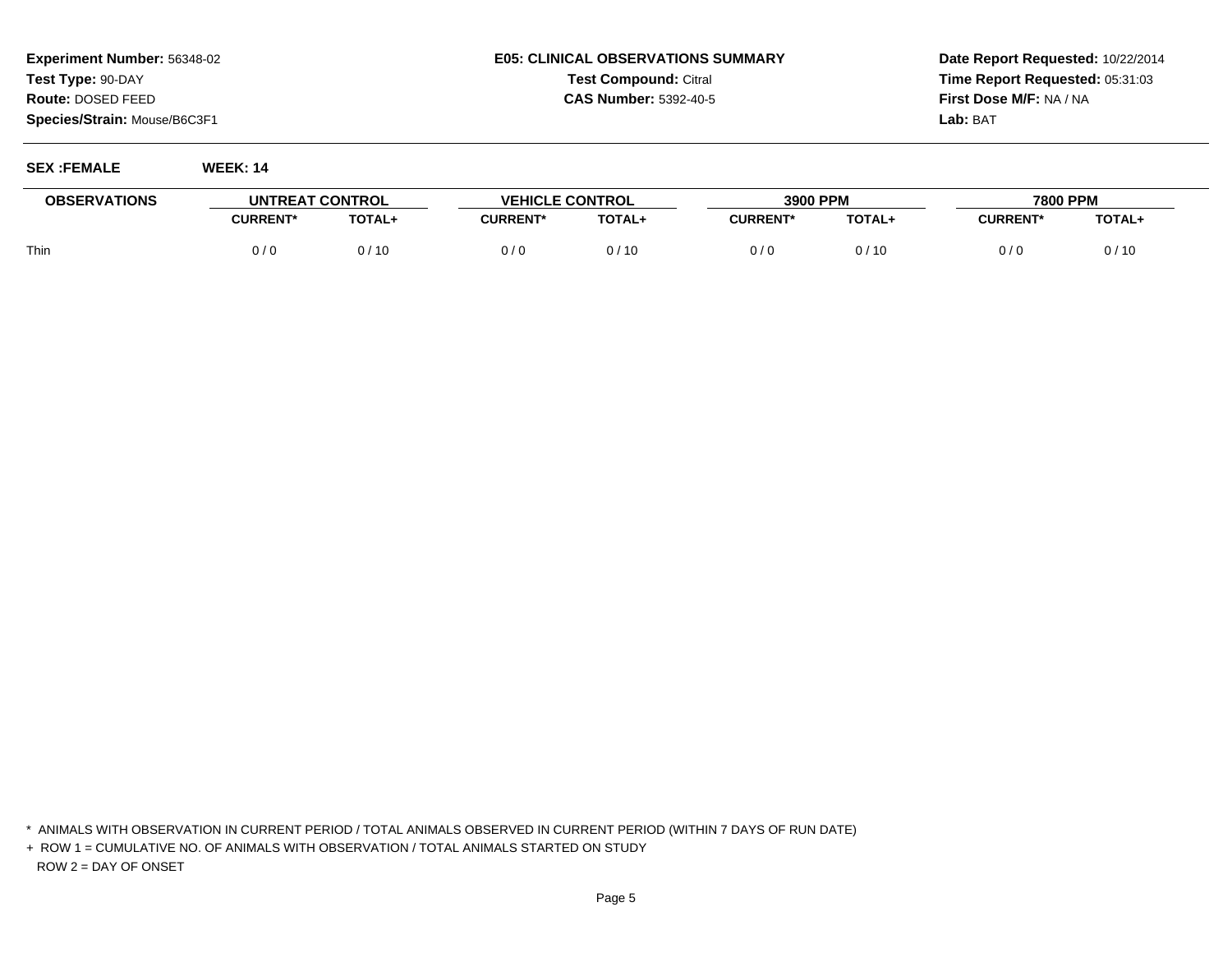# **E05: CLINICAL OBSERVATIONS SUMMARYTest Compound:** Citral **CAS Number:** 5392-40-5

**Date Report Requested:** 10/22/2014**Time Report Requested:** 05:31:03**First Dose M/F:** NA / NA**Lab:** BAT

**SEX :FEMALE WEEK: 14**

| <b>OBSERVATIONS</b> | 15600 PPM       |               | 31300           | <b>PPM</b>    |
|---------------------|-----------------|---------------|-----------------|---------------|
|                     | <b>CURRENT*</b> | <b>TOTAL+</b> | <b>CURRENT*</b> | <b>TOTAL+</b> |
| Thin                | 0/0             | 10/10         | 0/0             | 10/10         |
|                     |                 | DAY 8         |                 | DAY 8         |

\* ANIMALS WITH OBSERVATION IN CURRENT PERIOD / TOTAL ANIMALS OBSERVED IN CURRENT PERIOD (WITHIN 7 DAYS OF RUN DATE)